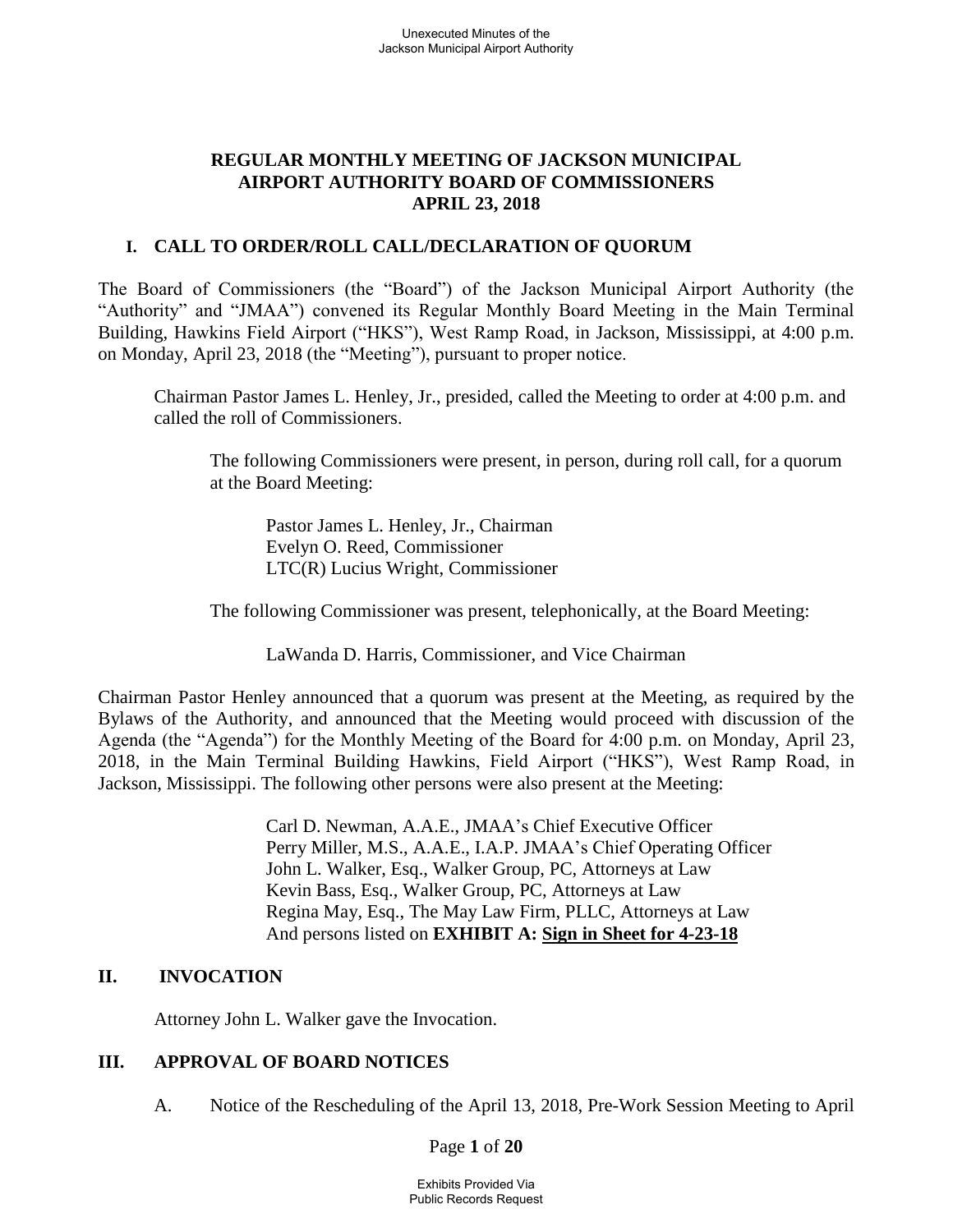16, 2018, via Telephonic Conference.

B. Notice Regarding Commissioners' attendance at the 90<sup>TH</sup> Annual AAAE Conference & Exhibition in San Diego, CA from April 15, 2018, through April 18, 2018.

#### **RESOLUTION CY-2018-46**

**APPROVAL OF THE NOTICES OF THE RESCHEDULING OF THE FRIDAY, APRIL 13, 2018 12:00 NOON PRE-WORK SESSION MEETING OF THE CHAIRMAN AND VICE CHAIRMAN OF THE BOARD OF COMMISSIONERS TO MONDAY, APRIL 16, 2018 AT 5:00 P.M. VIA TELEPHONIC CONFERENCE AND OF THE JMAA BOARD OF COMMISSIONERS ATTENDING THE 90TH ANNUAL AAAE CONFERENCE AND EXHIBITION IN SAN DIEGO, CA FROM APRIL 15, 2018 THROUGH APRIL 18, 2018.**

After discussion and review, and upon the motion made by Commissioner  $\text{LTC}(R)$ Wright, seconded by Commissioner Reed, and approved by unanimous vote, the following resolution was made and entered.

**RESOLVED**, that the Board hereby approves the Notice of the Rescheduling of the April 13, 2018, Monthly Pre-Work Session Meeting of the Chairman and Vice Chairman from Friday, April 13, 2018, at 12:00 noon to Monday, April 16, 2018, at 5:00 p.m.; and

**IT IS, FURTHER RESOLVED** that the Board hereby approves Notice of the Board of Commissioners attending the  $90^{TH}$  Annual AAAE Conference & Exhibition in San Diego, CA from April 15, 2018, through April 18, 2018.

Yeas: Harris, Henley, Reed, Wright Nays: None Abstentions: None

April 23, 2018

## **IV. APPROVAL AND EXECUTION OF MINUTES**

- A. Rescheduled Regular Work Session of the Board of Commissioners, March 23, 2018.
- B. Regular Meeting of the Board of Commissioners, March 26, 2018.

#### **RESOLUTION CY-2018-47**

### **APPROVAL OF THE MARCH 23, 2018 RESCHEDULED REGULAR WORK SESSION MINUTES AND THE MARCH 26, 2018 REGULAR BOARD MEETING MINUTES**

After discussion and review and upon the motion made by Commissioner Reed,

Page **2** of **20** Exhibits Provided Via Public Records Request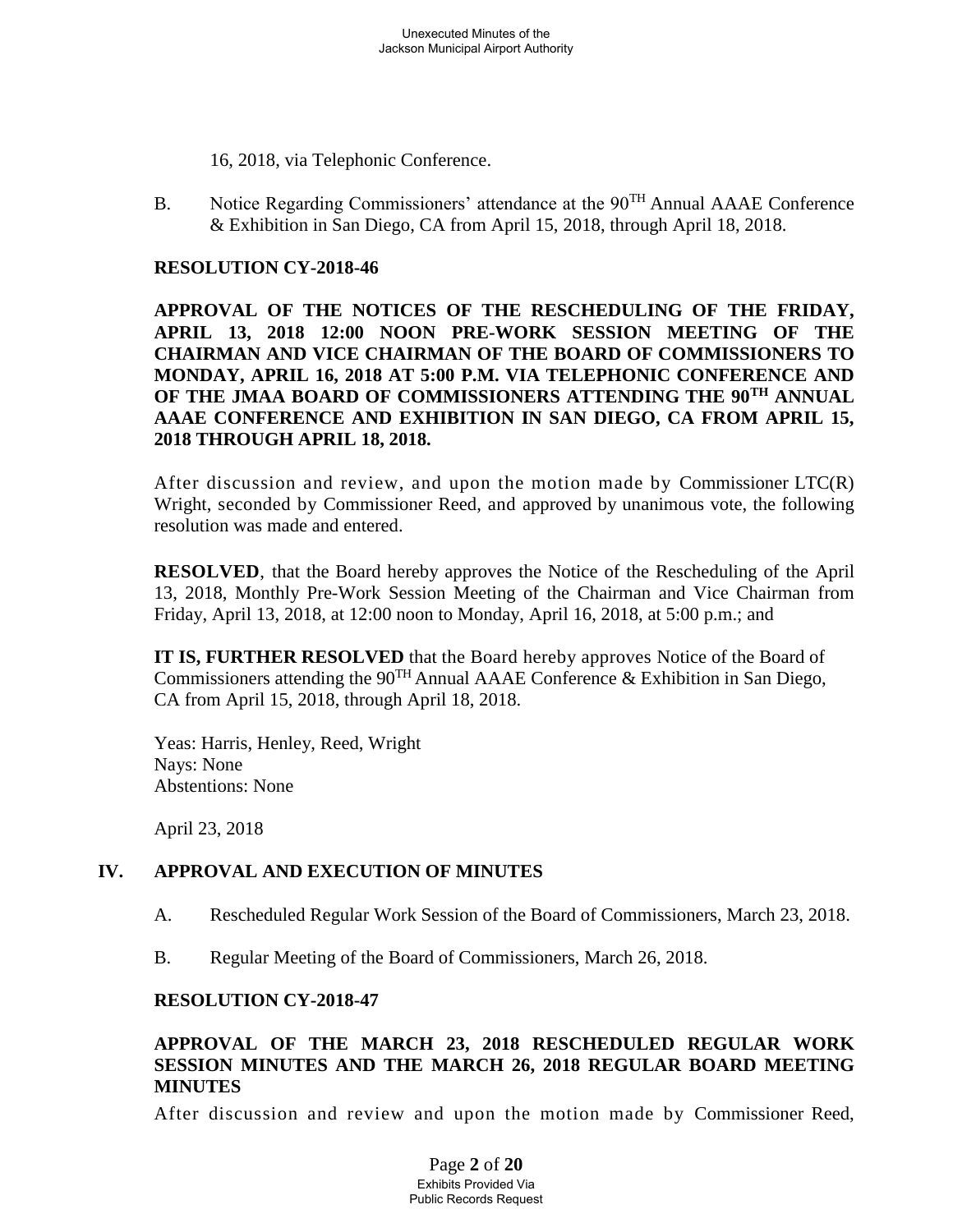seconded by Commissioner LTC(R) Wright, the Minutes of the Rescheduled Regular Work Session, March 23, 2018, and the Regular Board Meeting Minutes, March 26, 2018, were approved by a unanimous vote of the Commissioners, and the following resolution was made and entered.

**RESOLVED**, that the Board hereby approves the Minutes of the Rescheduled Regular Work Session, March 23, 2018, and the Board Meeting, March 26, 2018 Minutes, as presented, and directs that said Minutes be filed in the appropriate Minute Book and Records of the Authority.

Yeas: Harris, Henley, Reed, Wright Nays: None Abstentions: None

April 23, 2018

#### **V. PUBLIC COMMENTS**

None.

#### **VI. REPORTS**

#### **A. Report from the Chairman**

Chairman Pastor Henley's message: "Whatever is bothering you, get over it and move on."

#### **B. Chief Executive Officer**

**1. Airport Project Manager Summary, Period Ending March 31, 2018...….………..……………………………………..……Page 1**

Mr. Newman directed the Board's attention to the Airport Project Manager Summary ("APMS"), found at pages 1-18 in the April 23, 2018 Board Meeting Packet and distributed to the Board before the Rescheduled Regular Work Session and Regular Board Meeting. The Board reviewed the Report and had no questions.

## **2. Airport Activity Statistics Report, Period Ending March 31, 2018..………………………………………..…………......Page 19**

Mr. Newman directed the Board's attention to the Airport Activity Statistics Report, which was distributed to the Board before the Rescheduled Regular Work Session and Board Meeting and found at pages 19-31 in the April 23, 2018 Regular Board Meeting Packet. The Board reviewed the Report and had no questions.

Page **3** of **20**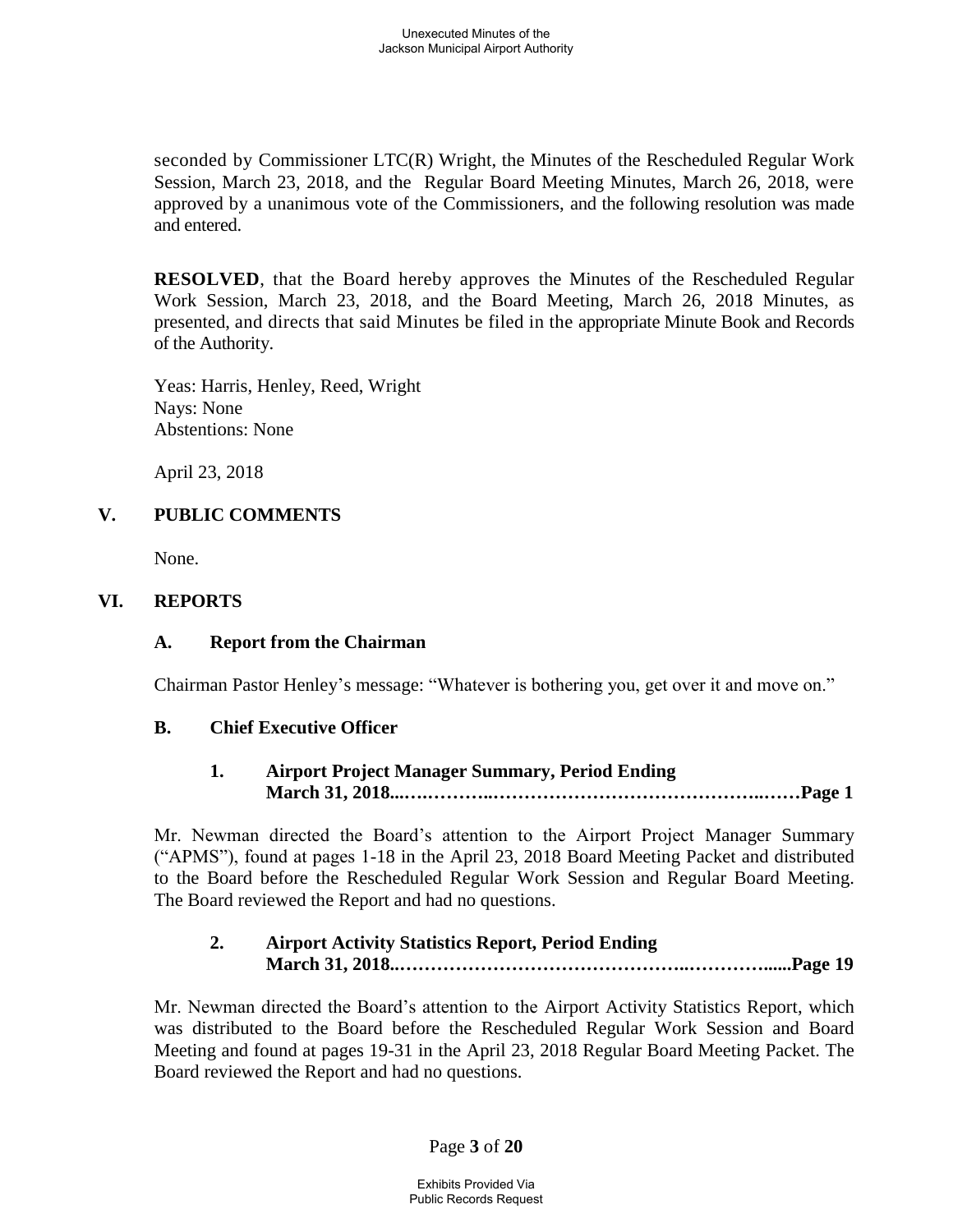### **C. Attorney**

Next, Attorney Walker announced that there is one (1) matter that he recommends the Board take up during an Executive Session. Therefore, he recommended the Board enter Closed Session to consider the said matter at the appropriate time.

### **VII. ACTION ITEMS**

#### **A. Financial Matters**

- *1.* **Financial Reports for March 2018:**
	- *(a) Balance Sheet: Accept…………………………………………….......Page 32*
	- *(b) Income Statement: Accept……………………….……...……...……. Page 34*

#### **RESOLUTION CY-2018-48**

## **RESOLUTION ACCEPTING/APPROVING THE MARCH FINANCIAL REPORTS: BALANCE SHEET AND INCOME STATEMENT**

Upon motion by Commissioner Reed, seconded by Commissioner LTC(R) Wright, the following **RESOLUTION** was made and approved by unanimous vote.

**WHEREAS,** the Board of Commissioners (the "Board") of the Jackson Municipal Airport Authority (the "Authority") reviewed and considered the Authority's Balance Sheet and Income Statement ("the Financial Reports") for the month and period ending March 31, 2018, which were included in the Packet, at pages 32-36 and distributed to the Board prior to the April 23, 2018 Monthly Meeting of the Board.

**IT IS, THEREFORE, RESOLVED** that the Board hereby accepts and approves the March 2018 Financial Reports: Balance Sheet and Income Statement for March 2018.

Yeas: Harris, Henley, Reed, Wright Nays: None Abstentions: None

April 23, 2018

**(c) Claims Docket for March 2018: Approve……………………........Page 37**

#### **RESOLUTION CY-2018-49**

#### **RESOLUTION APPROVING THE CLAIMS DOCKET FOR THE MONTH AND PERIOD ENDING MARCH 31, 2018**

Page **4** of **20** Exhibits Provided Via Public Records Request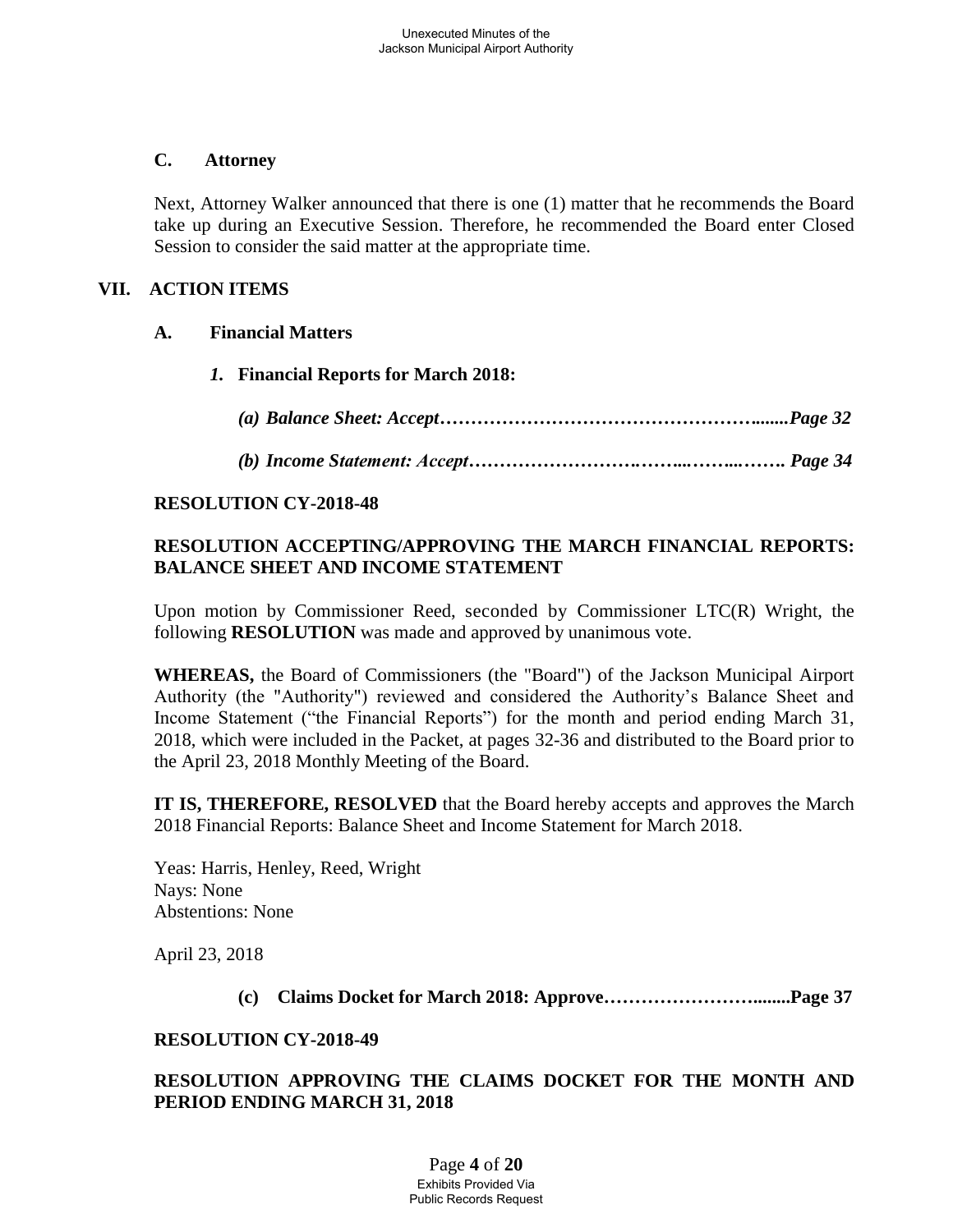Upon motion by Commissioner Reed, seconded by Commissioner LTC(R) Wright, the following **RESOLUTION** was made and unanimously approved.

**WHEREAS**, the Board of Commissioners (the "Board") of the Jackson Municipal Airport Authority (the "Authority") reviewed and considered the Authority's Claims Docket ("Claims") for the month and period ending March 31, 2018, which was included in the Packet, at pages 37-40, and distributed to the Board prior to the April 23, 2018 Regular Meeting of the Board.

**IT IS, THEREFORE, RESOLVED** that the Board hereby authorizes payment of the Claims in the amount of \$1,764,607.90.

Yeas: Harris, Henley, Reed, Wright Nays: None Abstentions: None

April 23, 2018

**(d) Quarterly Statistics………………………….……………………...Page 41**

There were no inquiries or actions taken about the Quarterly Statistics.

*2. FY2018 Operating and Maintenance Budget, JMAA: Approval of Amendment……………………......…………….……………………Page 43*

## **RESOLUTION CY-2018-50**

## **RESOLUTION AUTHORIZING FISCAL YEAR 2018 OPERATING AND MAINTENANCE BUDGET AMENDMENT**

Upon motion by Commissioner Reed, seconded by Commissioner LTC(R) Wright, the following **RESOLUTION** was made and unanimously approved.

**WHEREAS**, the Board has considered the request of JMAA's Staff for the authority to amend the Fiscal Year 2018 Operating and Maintenance Budget ("O&M"), for any necessary months; and

**WHEREAS**, this amendment includes a reduction in budgeted enplanements as well as increases and reductions in various revenue and expense accounts; and

**WHEREAS**, the Board finds that such request is fully explained in a Memorandum dated April 23, 2018, with the requested budget amendments included therein, at pages 43-44 of the Meeting Packet, ought to be granted.

Page **5** of **20**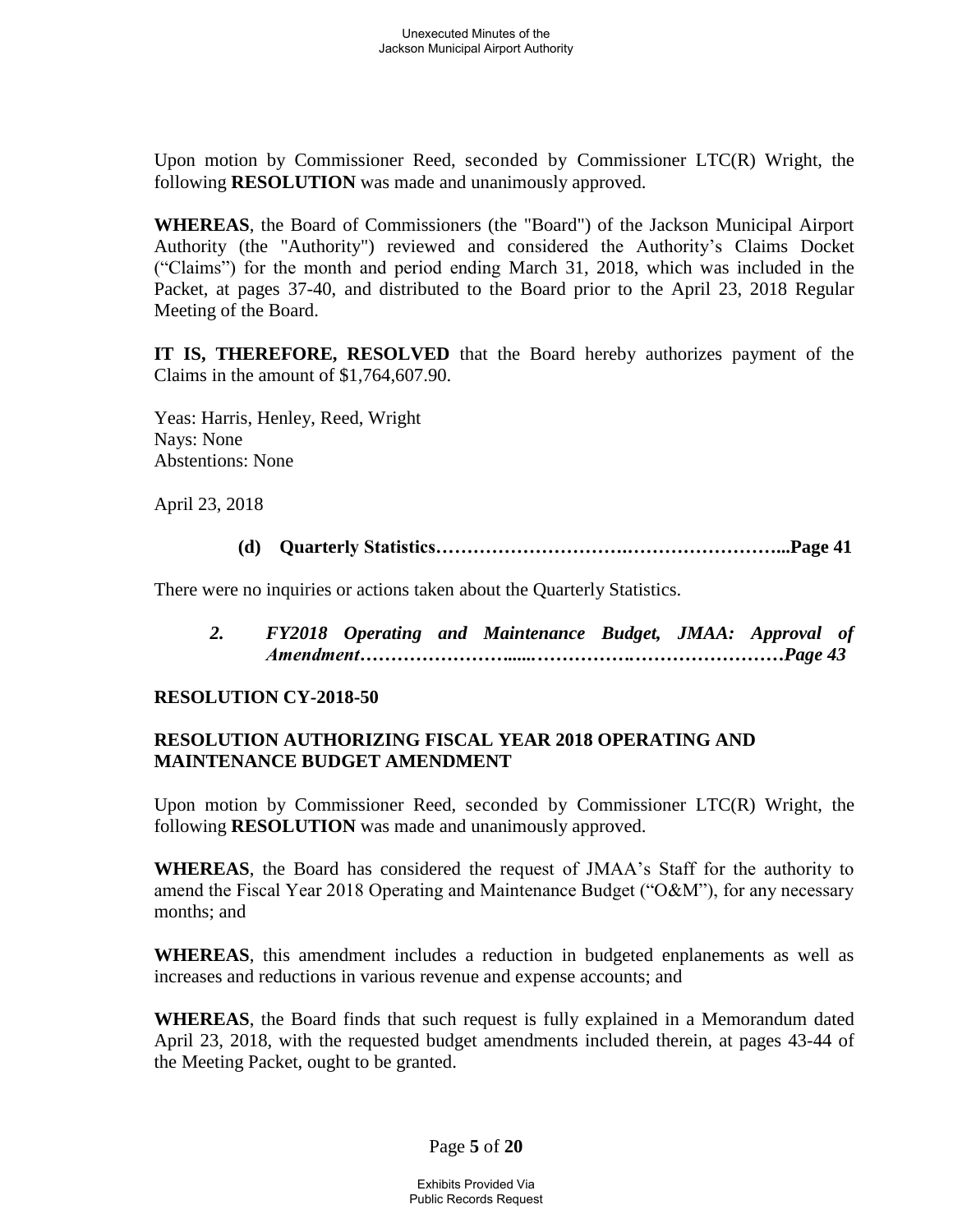**IT IS, THEREFORE, RESOLVED** that JMAA's Staff is authorized to amend the Fiscal Year 2018 Operating and Maintenance Budget ("O&M"), for any necessary months; and

**IT IS, THEREFORE, FURTHER RESOLVED** that this amendment will include a reduction in budgeted enplanements as well as increases and reductions to various revenue and expense accounts; and

**IT IS, THEREFORE, FURTHER RESOLVED** that such request is fully explained in a Memorandum dated April 23, 2018, with the requested budget amendments included therein, at pages 43-44 of the Meeting Packet.

Yeas: Harris, Henley, Reed, Wright Nays: None Abstentions: None

April 23, 2018

*3.* **Early Issues……………...***……………………….……………………Page 45* 

#### **RESOLUTION CY-2018-51**

# **RESOLUTION AUTHORIZING AN EARLY ISSUE PAYMENT FOR TRAVEL ADVANCE TO COMMISSIONER LTC(R) WRIGHT**

Upon motion by Commissioner Reed, seconded by Vice Chairman Harris, the following **RESOLUTION** was made and unanimously approved.

**WHEREAS**, the Board has considered the request of JMAA's Staff for the authority to make an early issue payment of three hundred twenty-one dollars and sixty-seven cents (\$321.67) to Commissioner LTC(R) Wright as a travel reimbursement for travel to the AAAE/ACI-NA Washington Legislative Conference held in Washington, DC from March 20 - 22, 2018; and

**WHEREAS**, request for the reimbursement was submitted after the deadline date for payments to be included on the current claims docket; and

**WHEREAS**, the Board finds that such request, which is fully explained in a Memorandum dated April 23, 2018, at page 45 of the Meeting Packet, ought to be granted.

**IT IS, THEREFORE, RESOLVED** that JMAA's Staff is authorized to make an early issue payment of three hundred twenty-one dollars and sixty-seven cents (\$321.67) to Commissioner LTC(R) Wright as a travel reimbursement for travel to the AAAE/ACI-NA Washington Legislative Conference held in Washington, DC from March 20 - 22, 2018; and

**IT IS, THEREFORE, FURTHER RESOLVED** that such request is fully explained in the Memorandum dated April 23, 2018, at page 45 of the Meeting Packet.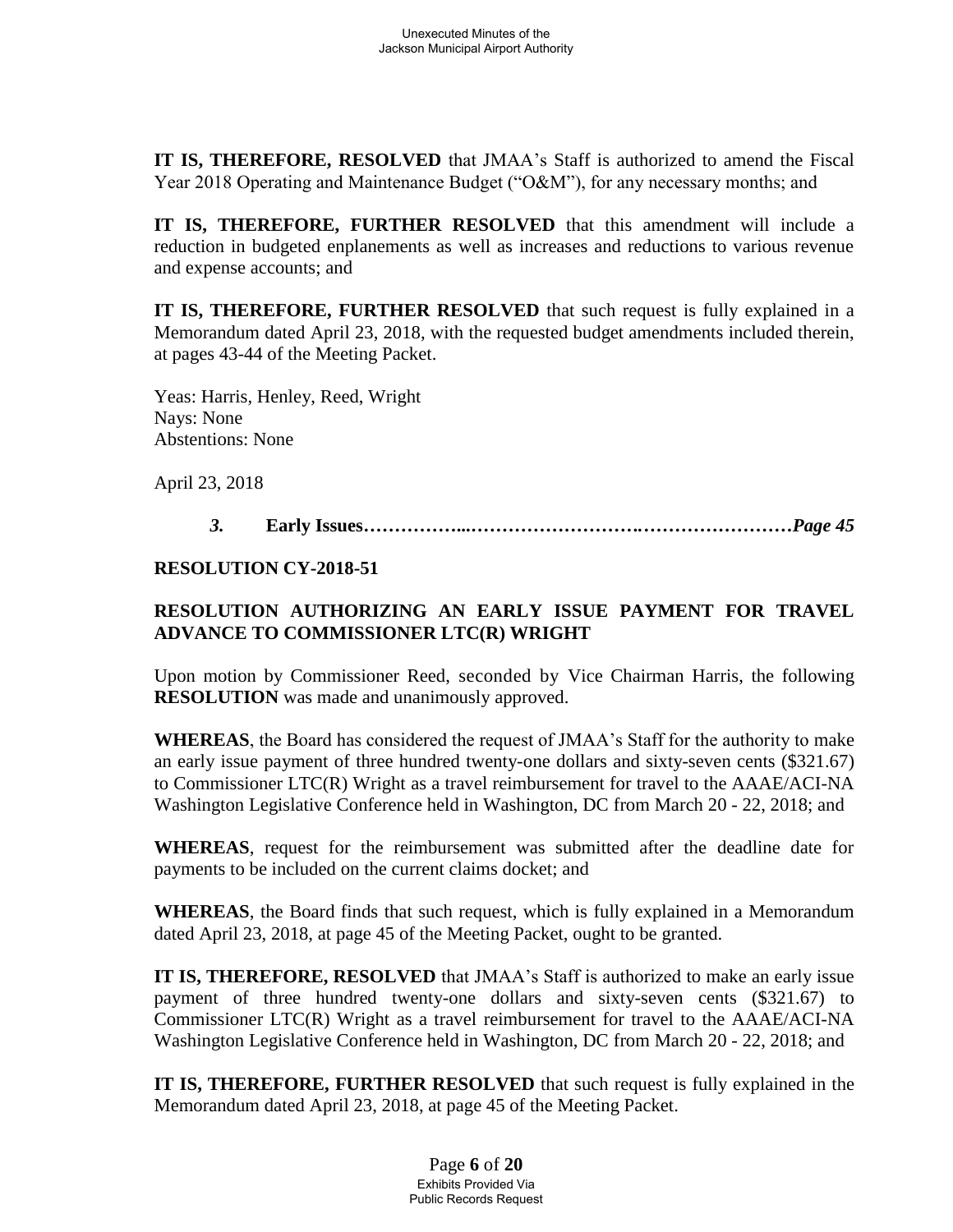Yeas: Harris, Henley, Reed, Wright Nays: None Abstentions: None

April 23, 2018

#### **B. Construction Projects**

*1. TSA 1st and 5th Floor Renovations, JAN: Authorization to Award Contract (EW-DCS Joint Venture comprised of Electric Works, Inc. and Diversified Construction Services, Inc.)………………………………….……….Page 46*

## **RESOLUTION CY-2018-52**

## **RESOLUTION GRANTING AUTHORITY TO AWARD A CONSTRUCTION SERVICES CONTRACT TO EW-DCS JOINT VENTURE COMPRISED OF ELECTRIC WORKS, INC. AND DIVERSIFIED CONSTRUCTION SERVICES, INC. IN CONNECTION WITH RENOVATIONS OF THE 1ST FLOOR TRANSPORTATION SECURITY ADMINISTRATION ("TSA") TRAINING ROOM AND 5TH FLOOR TSA OFFICES AT JAN**

Upon motion by Commissioner Reed, seconded by Commissioner LTC(R) Wright, the following **RESOLUTION** was made and unanimously approved.

**WHEREAS**, on March 20, 2018, JMAA received two (2) bids in connection with construction services for the renovations of the  $1<sup>st</sup>$  floor Transportation Security Administration ("TSA") Training room and  $5<sup>th</sup>$  floor TSA offices at the Jackson-Medgar Wiley Evers International Airport ("JAN"); and

**WHEREAS**, the bids were reviewed by Staff and the Jackson Municipal Airport Authority's ("JMAA") Project Management Support Services Consultant, Kimley-Horn and Associates, Inc. ("Kimley-Horn"), and it is the recommendation of both Staff and Kimley-Horn to award the contract to the lowest responsible and responsive bidder, EW-DCS Joint Venture ("EW-DCS"), a Mississippi general partnership comprised of Electric Works, Inc. and Diversified Construction Services, Inc.; and

**WHEREAS**, the Board has considered the request of JMAA Staff for authority to award the construction services contract to EW-DCS Joint Venture in the amount of \$728,801.46 with a contingency of \$129,202.54 contingent upon approval from the United States General Services Administration; and

**WHEREAS**, EW-DCS Joint Venture will be supported by the following certified Disadvantaged Business Enterprises ("DBE"): Electric Works, Inc. of Jackson, MS; and JL Interiors, LLC of Jackson, MS, and they shall receive a combined 31.94% of the total amount paid by JMAA to EW-DCS Joint Venture; and

Page **7** of **20**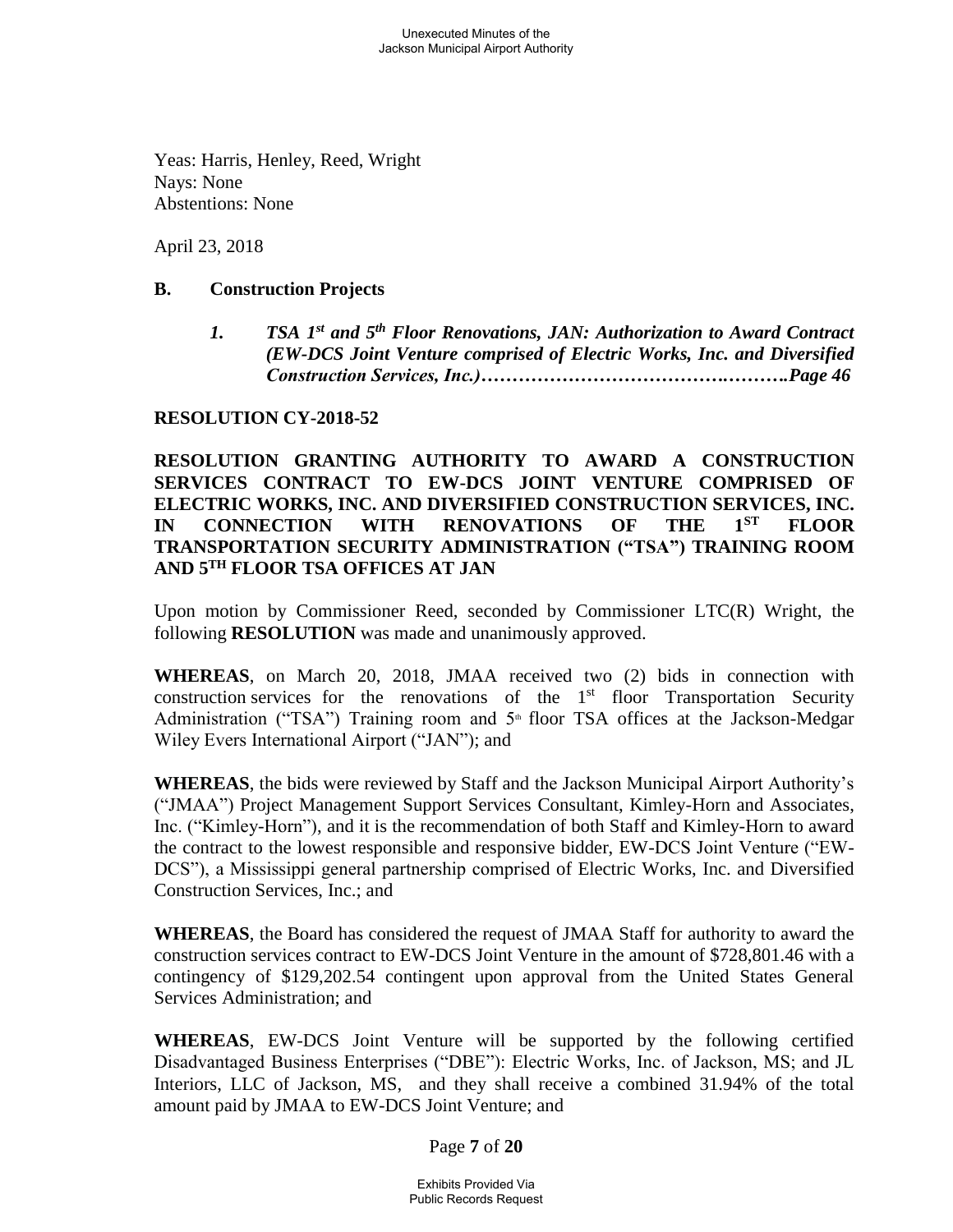**WHEREAS**, the Board finds that such request, which is fully explained in a Memorandum dated April 23, 2018, at pages 46-49 of the Meeting Packet, ought to be granted.

**IT IS, THEREFORE, RESOLVED** that on March 20, 2018, JMAA received two (2) bids in connection with construction services for the renovations of the  $1<sup>st</sup>$  floor Transportation Security Administration ("TSA") Training room and  $5<sup>th</sup>$  floor TSA offices at the Jackson-Medgar Wiley Evers International Airport ("JAN"); and

**IT IS, THEREFORE, FURTHER RESOLVED** that the bids were reviewed by Staff and JMAA's Project Management Support Services Consultant, Kimley-Horn and Associates, Inc. ("Kimley-Horn"), and it is the recommendation of both Staff and Kimley-Horn to award the contract to the lowest responsible and responsive bidder, EW-DCS Joint Venture ("EW-DCS"), a Mississippi general partnership comprised of Electric Works, Inc. and Diversified Construction Services, Inc.; and

**IT IS, THEREFORE, FURTHER RESOLVED** that the Board is authorized to award the construction services contract to EW-DCS Joint Venture in the amount of \$728,801.46 with a contingency of \$129,202.54 and that the contract is contingent upon approval from the United States General Services Administration; and

**IT IS, THEREFORE, FURTHER RESOLVED** that EW-DCS Joint Venture will be supported by the following certified Disadvantaged Business Enterprises ("DBE"): Electric Works, Inc. of Jackson, MS; and JL Interiors, LLC of Jackson, MS, and they shall receive a combined 31.94% of the total amount paid by JMAA to EW-DCS Joint Venture; and

**IT IS, THEREFORE, FURTHER RESOLVED** that the Board finds that such request is fully explained in the Memorandum dated April 23, 2018, at pages 46-49 of the Meeting Packet.

Yeas: Harris, Henley, Reed, Wright Nays: None Abstentions: None

April 23, 2018

## **C. Procurements**

## *1. Group Health/Dental Insurance Plan, JMAA: Authorization to Procure and Approval to Pay Annual Premium (Humana, Inc.)…………………Page 50*

Chairman Pastor Henley announced that the Board would address this procurement item at a later point in the meeting.

#### **D. Service Agreements**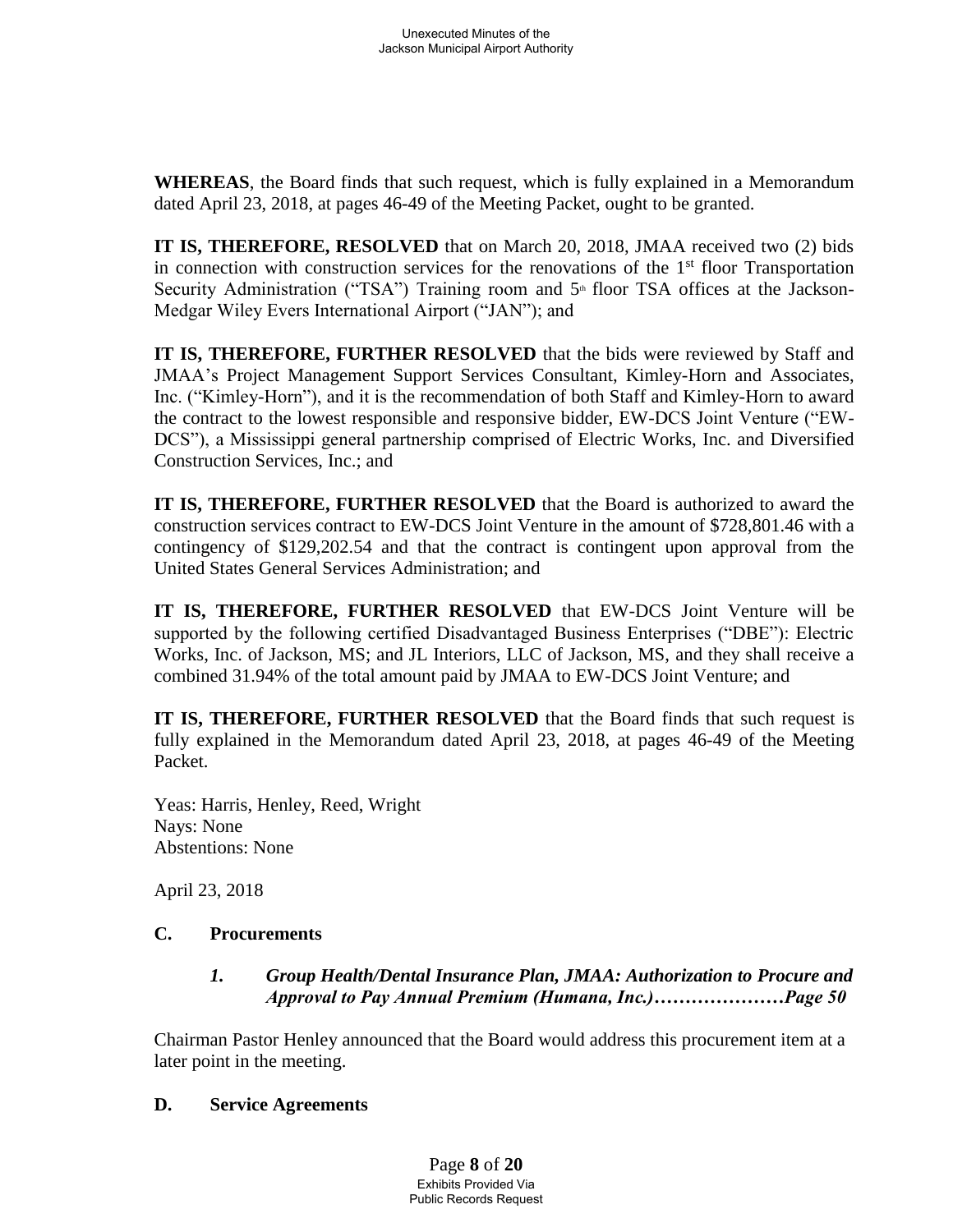*1. Rehabilitation of Runway 11-29, HKS: Authority to Amend Professional Services Contract Agreement; Approval of Additional Engineering, Design, and Related Services Cost; and Approval of the New Total Contract Amount……………………………….………………………………..Page 53*

#### **RESOLUTION CY-2018-53**

### **RESOLUTION AUTHORIZING: (I) AMENDMENT VIA CHANGE ORDER TO THE EXISTING PROFESSIONAL SERVICES AGREEMENT WITH NEEL SCHAFFER, INC. FOR ENGINEERING, DESIGN, AND RELATED SERVICES IN CONNECTION WITH THE REHABILITATION OF RUNWAY 11-29 AT HAWKINS FIELD AIRPORT; (II) APPROVAL OF ADDITIONAL COSTS; AND (III) APPROVAL OF NEW TOTAL CONTRACT AMOUNT**

Upon motion by Commissioner Reed, seconded by Commissioner LTC(R) Wright, the following **RESOLUTION** was made and unanimously approved.

**WHEREAS**, the Board has considered the request of JMAA Staff for: (i) authority to amend, via change order, the existing March 10, 2017, Professional Services Contract Agreement ("Agreement") with Neel Schaffer, Inc. of Jackson, Mississippi ("Neel-Schaffer") for engineering, design, and related services in connection with the Rehabilitation of Runway 11-29 at Hawkins Field Airport ("HKS") to include necessary engineering, design, and related services for the removal of the obsolete pavement markings and the removal of an abandoned electrical ductbank underneath the runway; (ii) approval of the additional engineering, design, and related services costs of a not-to-exceed amount of \$39,390.00; and (iii) approval of the new total contract amount not-to-exceed \$226,928.00; and

**WHEREAS**, the Board finds that such requests, which are fully explained in a Memorandum dated April 23, 2018, at pages 53-57 of the Meeting Packet, ought to be granted.

**IT IS, THEREFORE, RESOLVED** that: (i) JMAA Staff is authorized to amend, via change order, the existing March 10, 2017, Professional Services Contract Agreement ("Agreement") with Neel Schaffer, Inc. of Jackson, Mississippi ("Neel-Schaffer") for engineering, design, and related services in connection with the Rehabilitation of Runway 11-29 at Hawkins Field Airport ("HKS") to include necessary engineering, design, and related services for the removal of the obsolete pavement markings and the removal of an abandoned electrical ductbank underneath the runway; (ii) the additional engineering, design, and related services costs of a not-to-exceed amount of \$39,390.00 is approved; and (iii) the new total contract amount not-to-exceed \$226,928.00 is approved; and

**IT IS, THEREFORE, FURTHER RESOLVED** that the Board finds that such requests are fully explained in a Memorandum dated April 23, 2018, at pages 53-57 of the Meeting Packet.

Yeas: Harris, Henley, Reed, Wright

Page **9** of **20**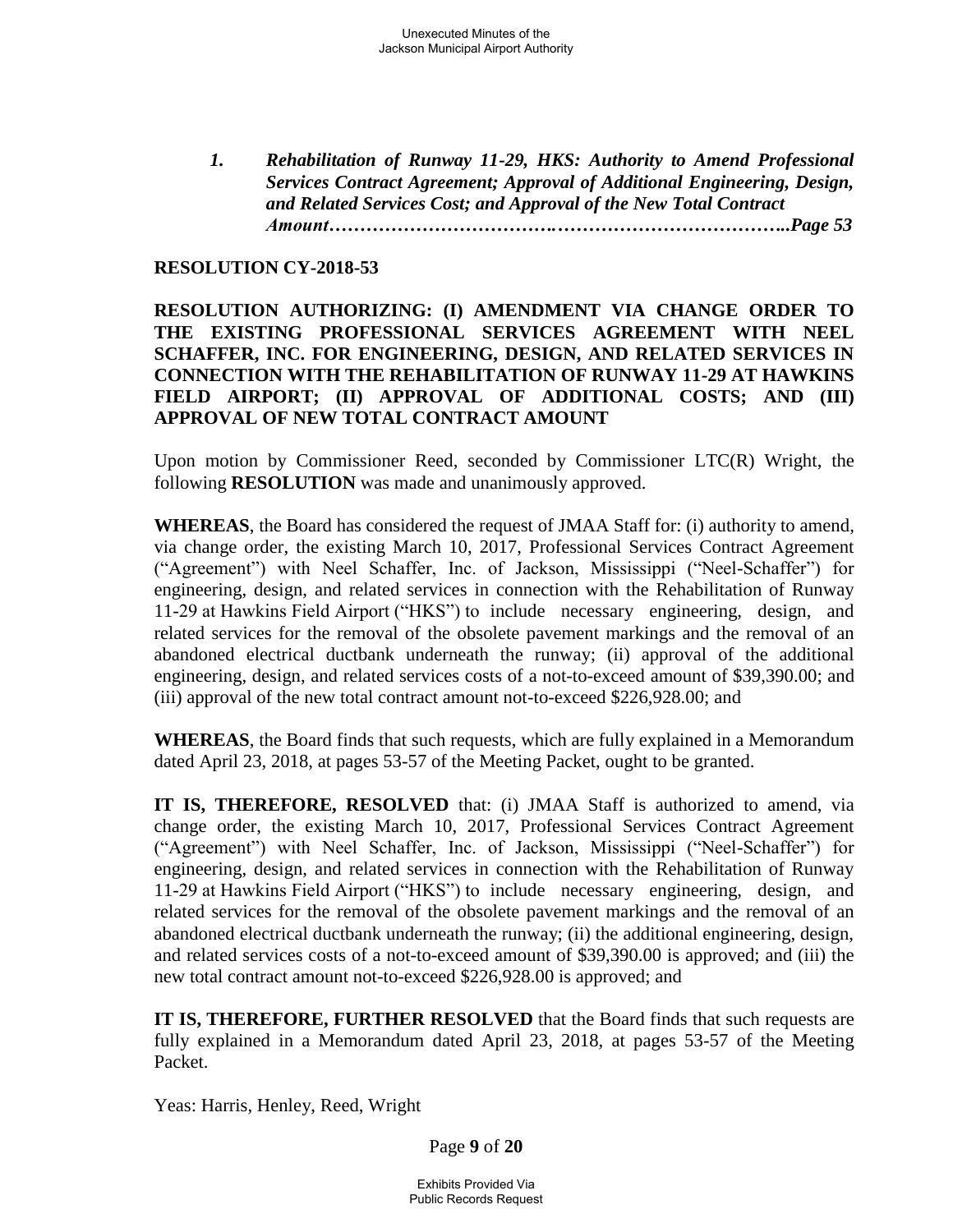Nays: None Abstentions: None

April 23, 2018

#### *2. East Metro Corridor Landscaping Services, JMAA: Authorization to Reject Bids, Re-Advertise for Bids, and Amend the Current Contract……...Page 58*

#### **RESOLUTION CY-2018-54**

## **RESOLUTION AUTHORIZING STAFF TO: (I) REJECT THE BIDS REGARDING THE EAST METRO LAWN AND LANDSCAPING SERVICES; (II) RE-ADVERTISE THE SOLICITATION; AND (III) AMEND THE CURRENT CONTRACT WITH MCFIELD LAWN CARE**

Upon motion by Commissioner Reed, seconded by Commissioner LTC(R) Wright, the following **RESOLUTION** was made and unanimously approved.

**WHEREAS**, the Board has considered the request of JMAA Staff for authority to: (i) reject the eight (8) bids received for East Metro Lawn and Landscaping services as to land located adjacent to the East Metro Parkway Phase I and II; (ii) re-advertise for bids for the East Metro Lawn and Landscaping services; and (iii) amend the current contract with McField Lawn Care to continue providing lawn and landscaping services for East Metro land for a term up to five (5) months and a total amount not-to-exceed \$28,250.00; and

**WHEREAS**, on March 23, 2018, JMAA received eight (8) bids in response to the solicitation for bids regarding East Metro Lawn and Landscaping services as to land located adjacent to the East Metro Parkway Phase I and II; and

**WHEREAS** the proposals received were reviewed by Staff and determined to be either nonresponsible and/or non-responsive; and

**WHEREAS**, the Board finds that such requests, which are fully explained in a Memorandum dated April 23, 2018, at pages 58-59 of the Meeting Packet, ought to be granted.

**IT IS, THEREFORE, RESOLVED** that JMAA Staff is authorized to: (i) reject the eight (8) bids received for East Metro Lawn and Landscaping services as to land located adjacent to the East Metro Parkway Phase I and II; (ii) re-advertise for bids for the East Metro Lawn and Landscaping services; and (iii) amend the current contract with McField Lawn Care to continue providing lawn and landscaping services for East Metro land for a term up to five (5) months and a total amount not-to-exceed \$28,250.00; and

**IT IS, THEREFORE, FURTHER RESOLVED** that on March 23, 2018, JMAA received eight (8) bids in response to the solicitation for bids regarding East Metro Lawn and Landscaping services as to land located adjacent to the East Metro Parkway Phase I and II; and

> Page **10** of **20** Exhibits Provided Via Public Records Request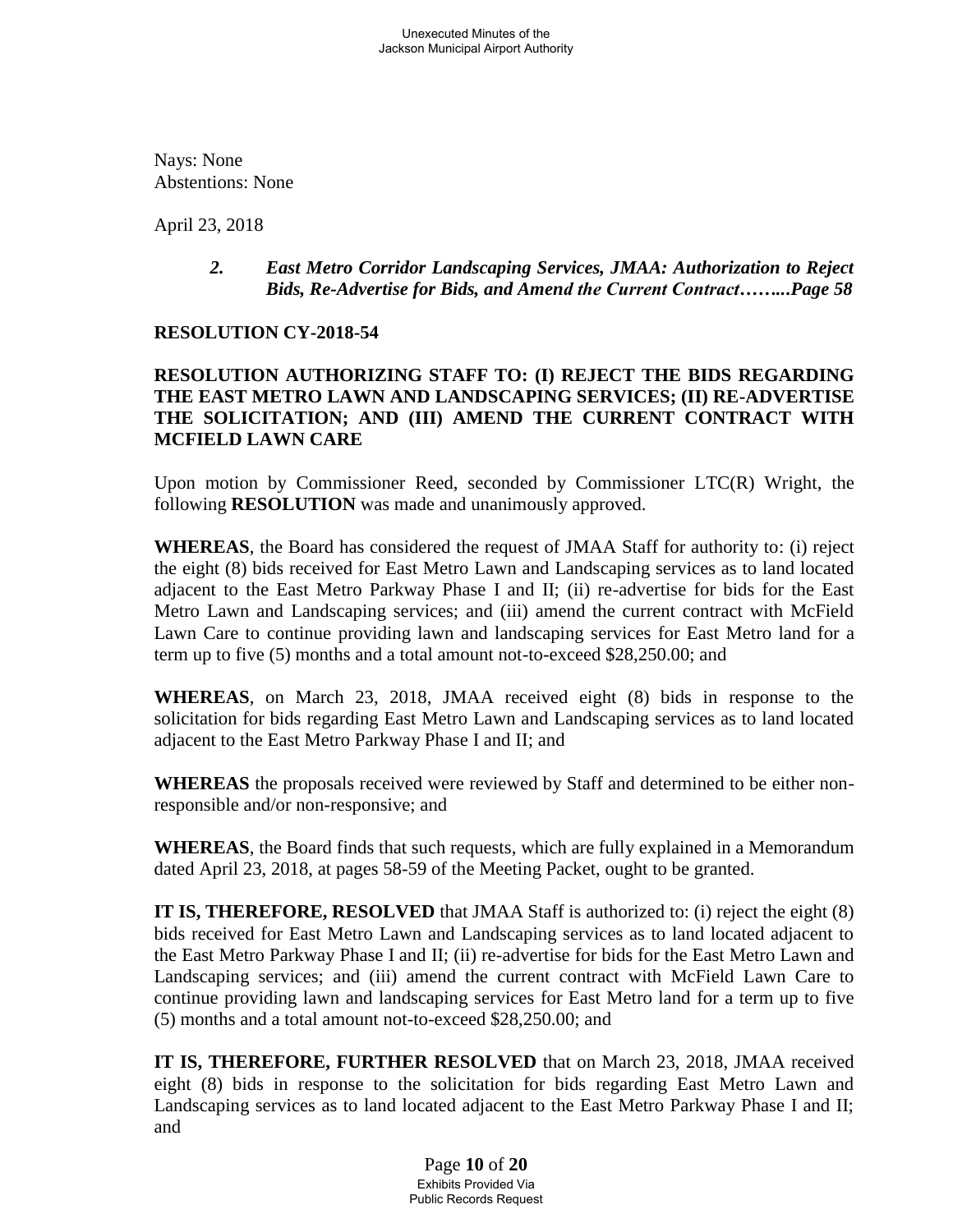**IT IS, THEREFORE, FURTHER RESOLVED** that the proposals received were reviewed by Staff and determined to be either non-responsible and/or non-responsive; and

**IT IS, THEREFORE, FURTHER RESOLVED** that the Board finds that such requests are fully explained in a Memorandum dated April 23, 2018, at pages 58-59 of the Meeting Packet.

Yeas: Harris, Henley, Reed, Wright Nays: None Abstentions: None

April 23, 2018

*3. Waste Management and Recycling Services, JMAA: Authorization to Issue a Request for Bids; Approval of Estimated Budget Amount, and the Proposed Agreement Term; and Authorization to Amend the Current Contract………………………………………………………………..Page 60*

#### **RESOLUTION CY-2018-55**

**RESOLUTION: (I) AUTHORIZING STAFF TO ISSUE REQUEST FOR BIDS ("RFB") FOR SOLID WASTE MANAGEMENT AND RECYCLING SERVICES; (II) APPROVAL OF THE ESTIMATED BUDGET AMOUNT NOT-TO-EXCEED \$125,000.00; APPROVAL OF THE PROPOSED TWO (2)-YEAR AGREEMENT TERM; AND APPROVAL TO AMEND THE CURRENT CONTRACT WITH BFI WASTE SERVICES** 

Upon motion by Vice Chairman Harris, seconded by Commissioner LTC(R) Wright, the following **RESOLUTION** was made and unanimously approved.

**WHEREAS**, the Board has considered the request of JMAA Staff for: (i) authority to advertise a Request for Bids ("RFB") to provide Solid Waste Management and Recycling Services ("Services") for the Jackson-Medgar Wiley Evers International Airport ("JAN") and Hawkins Field Airport ("HKS"); (ii) approval of the estimated budget amount not-to-exceed \$125,000.00; (iii) approval of the proposed two (2) year agreement term; and (iv) approval to amend the current contract with BFI Waste Services, at the current contract rates, for an additional three (3) months, up through and including September 30, 2018; and

**WHEREAS**, the current contract with BFI Waste Services, LLC d.b.a. Republic Services of Jackson ("Republic") expires June 30, 2018, and services are needed to ensure that the waste and recyclable materials generated by the Jackson Municipal Airport Authority, and its business partners, are handled efficiently to reduce our waste stream; and

Page **11** of **20**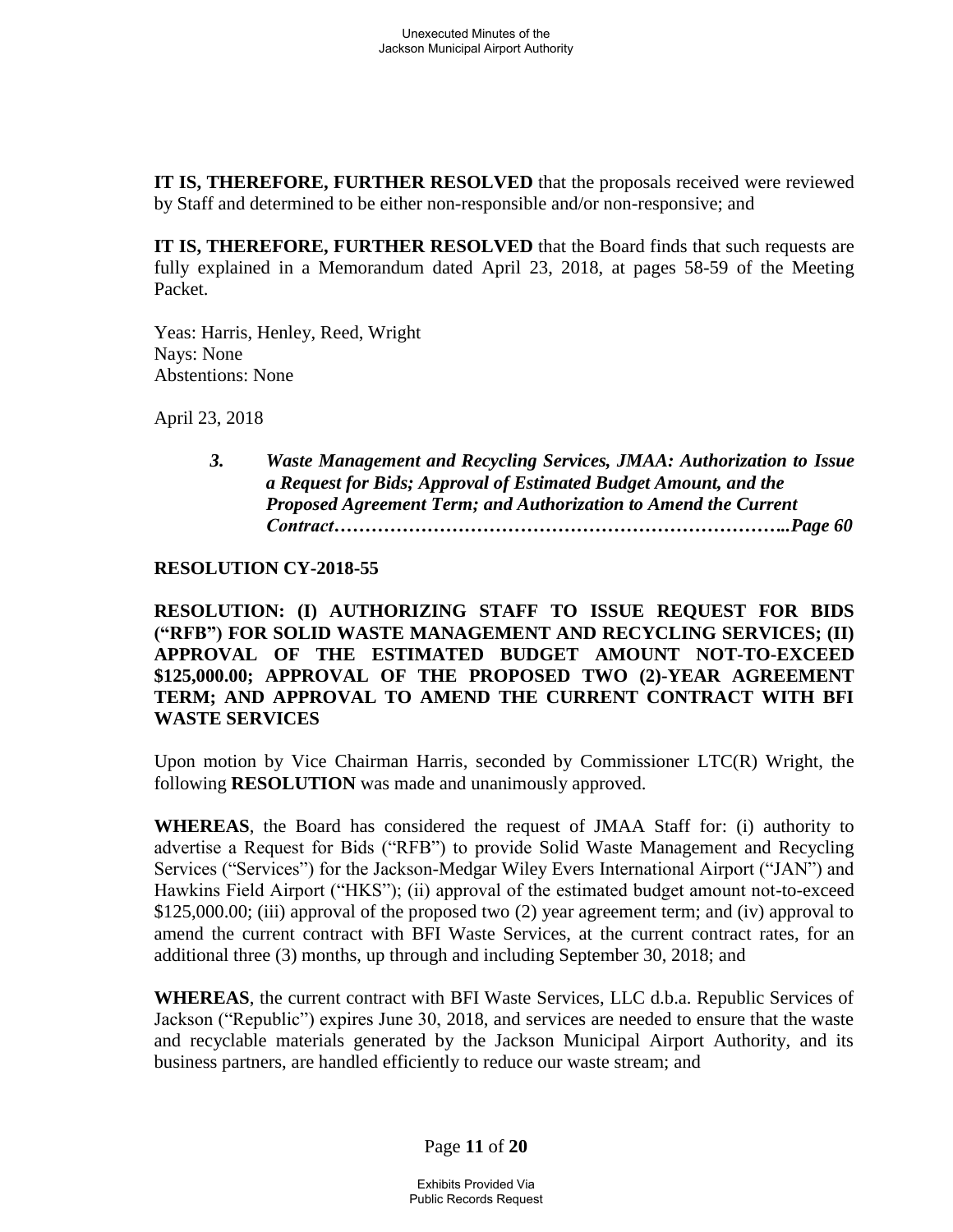**WHEREAS**, the Board finds that such requests, which are fully explained in a Memorandum dated April 23, 2018, at pages 60-61 of the Meeting Packet, ought to be granted.

**IT IS, THEREFORE, RESOLVED** that: (i) JMAA Staff is authorized to advertise a Request for Bids ("RFB") to provide Solid Waste Management and Recycling Services ("Services") for the Jackson-Medgar Wiley Evers International Airport ("JAN") and Hawkins Field Airport ("HKS"); (ii) the estimated budget amount not-to-exceed \$125,000.00 is approved; (iii) the proposed two (2) year agreement term is approved; and (iv) the amendment to the current contract with BFI Waste Services, at the current contract rates, for an additional three (3) months, up through and including September 30, 2018, is approved; and

**IT IS, THEREFORE, FURTHER RESOLVED** that the Board finds that such requests are fully explained in a Memorandum dated April 23, 2018, at pages 60-61 of the Meeting Packet.

Yeas: Harris, Henley, Reed, Wright Nays: None Abstentions: None

April 23, 2018

#### **E. Grants**

None.

## **F. Other Matters**

*1. Local Funds DBE Policy, JMAA: Accept Revised Policy…….…….Page 62*

#### **RESOLUTION CY-2018-56**

## **RESOLUTION ACCEPTING THE REVISED LOCAL FUNDS DISADVANTAGED BUSINESS ENTERPRISE PROGRAM POLICY FOR THE JACKSON MUNICIPAL AIRPORT AUTHORITY ("JMAA")**

Upon motion by Commissioner Reed, seconded by Commissioner LTC(R) Wright, the following **RESOLUTION** was made and unanimously approved.

**WHEREAS**, the Board has considered the request of JMAA Staff for acceptance of the revised Local Funds Disadvantaged Business Enterprise ("DBE") Program Policy for the Jackson Municipal Airport Authority ("JMAA"); and

**WHEREAS**, the Board finds that such requests, which are fully explained in a Memorandum dated April 23, 2018, at page 62 of the Meeting Packet, to which the revised Local Funds

> Page **12** of **20** Exhibits Provided Via Public Records Request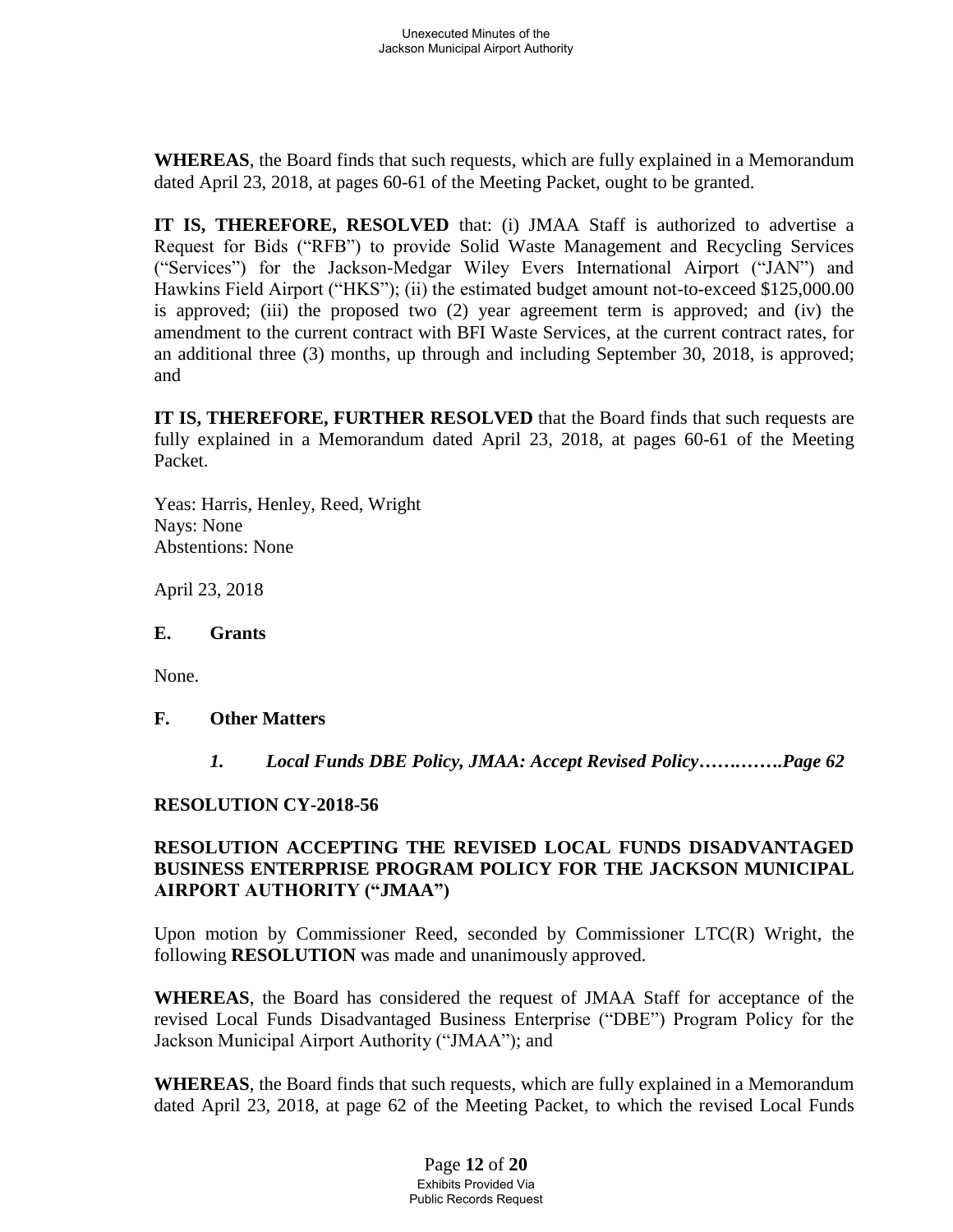Disadvantaged Business Enterprise ("DBE") Program Policy is attached as Exhibit A, and located at pages 63-67 of the Meeting Packet, ought to be granted.

**IT IS, THEREFORE, RESOLVED** that the revised Local Funds Disadvantaged Business Enterprise ("DBE") Program Policy for the Jackson Municipal Airport Authority ("JMAA") is accepted; and

**IT IS, THEREFORE, FURTHER RESOLVED** that the Board finds that such requests are fully explained in a Memorandum dated April 23, 2018, at page 62 of the Meeting Packet, to which the revised Local Funds Disadvantaged Business Enterprise ("DBE") Program Policy, is attached as Exhibit A, and located at pages 63-67 of the Meeting Packet.

Yeas: Harris, Henley, Reed, Wright Nays: None Abstentions: None

April 23, 2018

*2. International Travel to Herzliya, Israel by Mr. Perry J. Miller, Chief Operating Officer, for the International Association of Airport Executives, Israel Airports Authority Global Aviation Security Conference (GASC): Approval of International Travel and a Determination that the Travel will be Beneficial to the Jackson Municipal Airport Authority ("JMAA")……………………………………………………………...Page 68*

#### **RESOLUTION CY-2018-57**

### **RESOLUTION AUTHORIZING TRAVEL OF JMAA'S CHIEF OPERATING OFFICER, PERRY J. MILLER, TO THE INTERNATIONAL ASSOCIATION OF AIRPORT EXECUTIVES, ISRAEL AIRPORTS AUTHORITY GLOBAL AVIATION SECURITY CONFERENCE IN HERZLIYA, ISRAEL FROM MAY 22, 2018 TO MAY 24, 2018**

Upon motion by Commissioner LTC(R)Wright, seconded by Vice Chairman Harris, the following **RESOLUTION** was made and approved by unanimous vote.

**WHEREAS,** the Board has considered the request of JMAA's Staff to: (i) authorize the international travel of JMAA's Chief Operating Officer, Perry J. Miller, to attend the International Association of Airport Executives, Israel Airports Authority Global Aviation Security Conference ("GASC") in Herzliya, Israel from May 22, 2018 to May 24, 2018; and (ii) determine that the proposed travel by Mr. Miller to GASC will be extremely beneficial to JMAA; and

**WHEREAS**, the estimated cost of attending the GASC event is \$3,500.00; and

## Page **13** of **20**

Exhibits Provided Via Public Records Request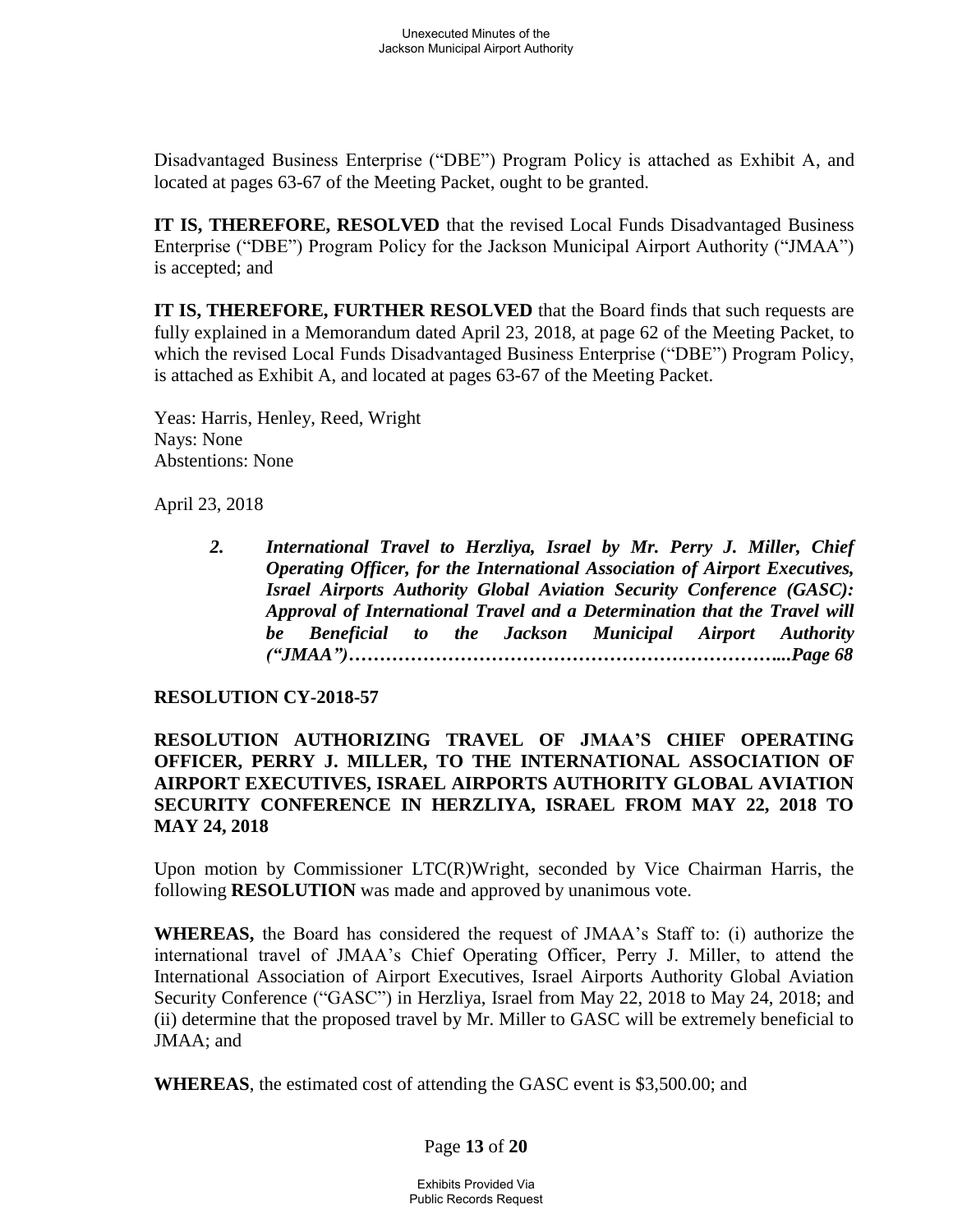**WHEREAS**, the current Travel Policy for Airport Authority Staff, states that no travel outside the continental limits of the United States, on behalf of the Authority, shall be permitted by an employee, to include the CEO, at the Authority's expense, without specific prior approval by the Board and a determination by the Board that such travel would be extremely beneficial to the Authority; and

**WHEREAS**, the Board has considered the foregoing and has considered the benefits which will accrue to the Authority regarding Mr. Miller's attendance at the Global Aviation Security Conference; and

**WHEREA**S, the Travel Policy for Airport Authority Staff adopts the per diem rates established by the U.S. General Services Administration which provides for a per diem for "Israel: Herzliya-Pitauch" at \$122.00 per day for meals; and, \$31.00 per day for incidentals; and

**WHEREAS**, the Board finds that such requests, which are explained in the Memorandum dated April 23, 2018, found at pages 68-69 of the Meeting Packet, along with the GASC Conference Agenda, attached as an exhibit to this Resolution, ought to be granted.

**IT IS, THEREFORE, RESOLVED** that JMAA: (i) authorizes the international travel of JMAA's Chief Operating Officer, Perry J. Miller to the Authority Global Aviation Security Conference in Herzliya, Israel from May 22, 2018, to May 24, 2018; and (ii) determines that the proposed travel by Mr. Miller to GASC will be extremely beneficial to JMAA; and

**IT IS, THEREFORE, FURTHER RESOLVED** that JMAA approves and authorizes payment of the estimated cost of Perry J. Miller, COO, to attend the GASC event in the amount of \$3,500.00, including reimbursement of per diem rates, to Mr. Miller for meals and incidentals, per the JMAA Travel Policy For Airport Authority Staff Revised: March 21, 2014: Paragraph 3, Subparagraph 3.1, in order for Perry J. Miller, COO, to attend and participate in the Authority Global Aviation Security Conference in Herzliya, Israel from May 22, 2018 to May 24, 2018, as fully explained in the Memorandum dated April 23, 2018, found at pages 68-69 of the Meeting Packet, along with the GASC Conference Agenda, attached as an exhibit to this Resolution, all in accordance with the Travel Policy for Airport Authority Staff.

Yeas: Harris, Henley, Reed, Wright Nays: None Abstentions: None

April 23, 2018

Mr. Newman, CEO, then announced to the Board that Mr. Perry Miller, JMAA's Chief Operating Officer, was elected to the Board of Directors for American Association of Airport Executive ("AAAE"). The Board and JMAA's Staff members applauded the announcement and congratulated Mr. Miller.

> Page **14** of **20** Exhibits Provided Via Public Records Request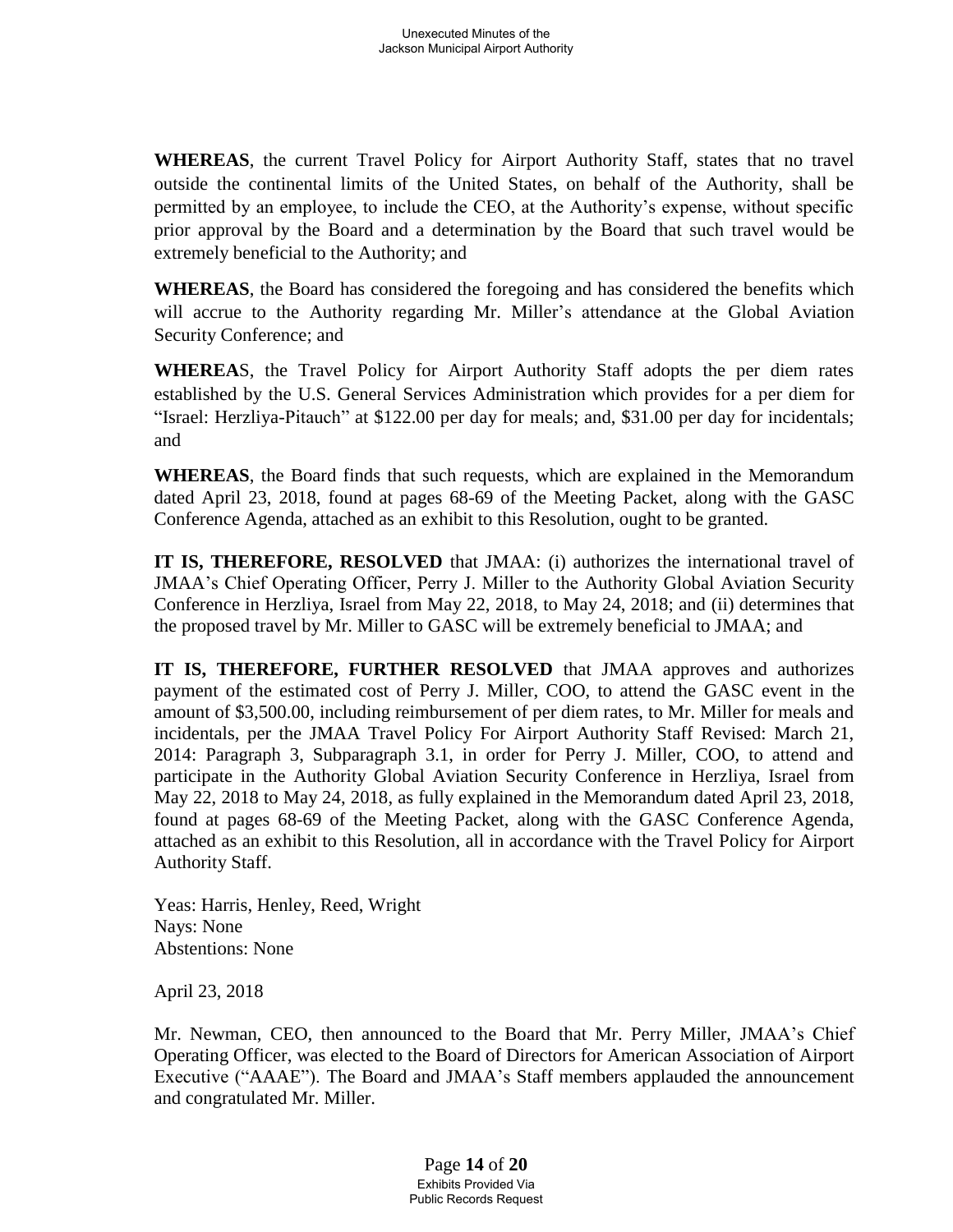The Board of Commissioners then returned to address item "**C. Procurements:** *1. Group Health/Dental Insurance Plan, JMAA: Authorization to Procure and Approval to Pay Annual Premium (Humana, Inc.)"* located on Page 50 of the Meeting Packet.

Chairman Pastor Henley announced that representatives from Ross and Yerger Insurance, Inc., the health insurance agent for the Jackson Municipal Airport Authority ("JMAA"), were present at the Board Meeting to address any questions, etc. of the Commissioners.

Chairman Pastor Henley asked if there were any communications with the employees of JMAA during the consideration of the proposed Humana insurance plan to determine their position about it, and any concerns they had about the proposed Humana plan and changing from United Healthcare, the current carrier? He further asked if any polling of the employees was conducted about these issues?

Ms. Renee Antoine, Director of Human Resources and Administration, informed the Board that several employees completed a random survey. She further stated that representatives from Ross & Yerger appeared at JAN several days and were available to address any questions or concerns by JMAA Staff members during one on one meetings with them.

Ms. Antoine, in response to inquiries by Commissioner Reed, confirmed that with the proposed Humana insurance coverage premiums will be reduced, coverage will expand, and out of pocket expenses for employees will be less.

In response to Chairman Henley's next inquiry, Mr. Marcus Burger, of Ross & Yerger, informed the Board that Humana is the best option for JMAA. Therefore, Ross & Yerger recommended Humana. Next, he informed the Board that he is not aware of any medical provider access issues with the Humana coverage. However, he explained that some outliers might exist, which is the case with all health insurance carriers.

The Commissioners further inquired about the availability of Ross & Yerger to address future concerns, etc. of JMAA's employees. Further, the Commissioners asked about the number of employees who met with Ross & Yerger.

Ross & Yerger's representative assured the Board that Ross & Yerger would assist JMAA's employees with any future concerns, etc.

Ms. Antoine informed the Board that the Human Resources Department could provide to the Board a list of employees that met with Ross & Yerger representatives and the results of the employee survey conducted by the Human Resources Department.

## **RESOLUTION CY-2018-58**

## **RESOLUTION AUTHORIZING PROCUREMENT OF GROUP HEALTH, DENTAL AND VISION INSURANCE PLAN FROM HUMANA, INC.**

## Page **15** of **20**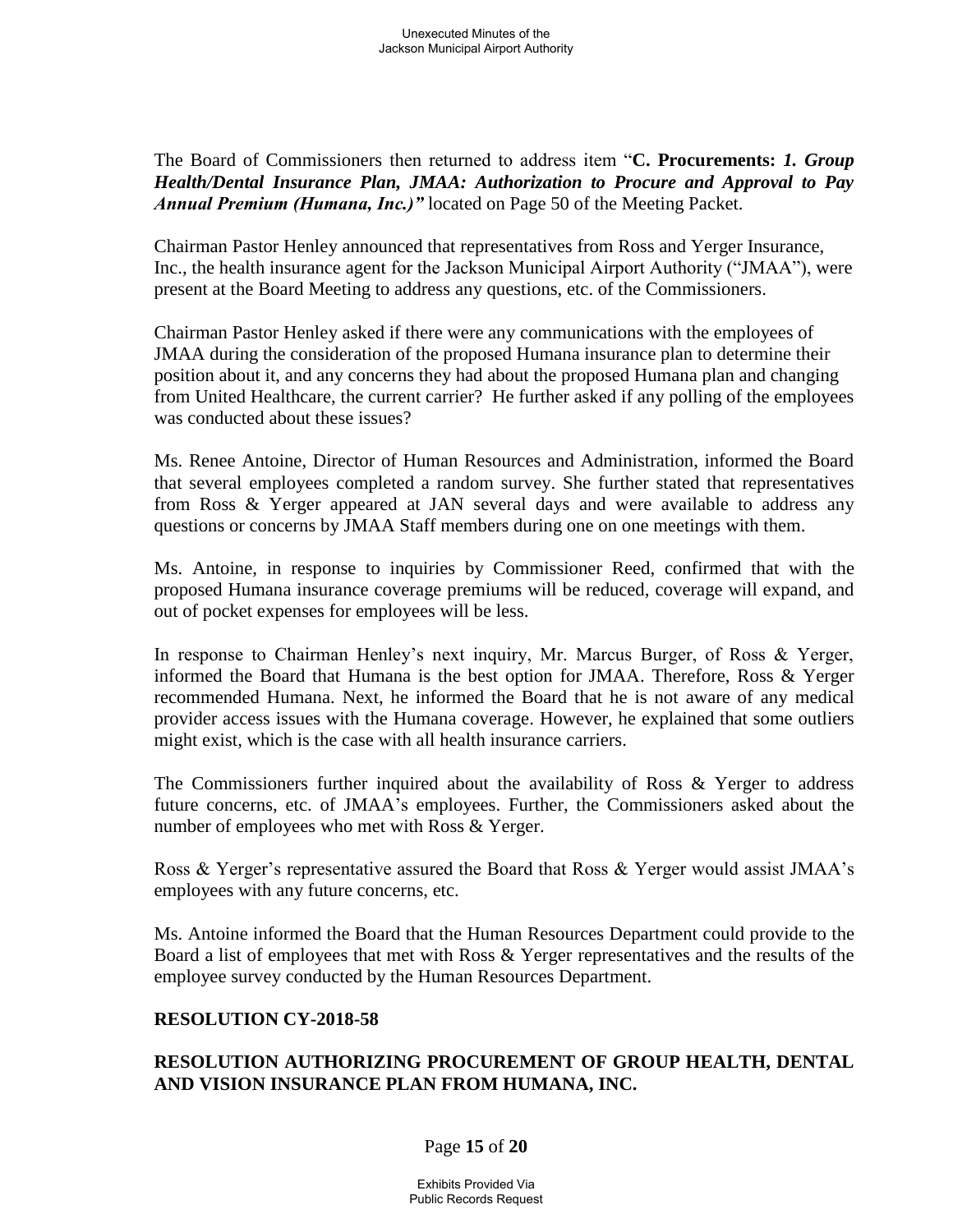Upon motion by Commissioner Reed, seconded by Commissioner LTC(R) Wright, the following **RESOLUTION** was made and approved by majority vote 3-1-0.

**WHEREAS,** the Board has considered the request of JMAA's Staff for: (i) authority to procure a group health, dental, and vision insurance plan from Humana, Inc. ("Humana"), effective May 1, 2018; and (ii) approval to pay an annual premium in the amount of \$1,185,526.00 for the previously described group coverages; and

**WHEREAS**, the Board finds that such requests, which are fully explained in a Memorandum dated April 23, 2018, at pages 50-52 of the Meeting Packet, ought to be granted.

**IT IS, THEREFORE, RESOLVED** that JMAA Staff is: (i) authorized to procure a group health, dental, and vision insurance plan from Humana, Inc. ("Humana"), effective May 1, 2018; and (ii) approved to pay an annual premium in the amount of \$1,185,526.00 for the previously described group coverages; and

**IT IS, THEREFORE, FURTHER RESOLVED** that the Board finds that such requests are fully explained in a Memorandum dated April 23, 2018, at pages 50-52 of the Meeting Packet.

Yeas: Harris, Reed, Wright Nays: Henley Abstentions: None

April 23, 2018

Vice Chairman Harris ended her telephonic attendance of the Board Meeting at 4:21 p.m.

#### **G. New Business**

## **1. 2018 Aviation Summer Internship Program**

The Board discussed the applicants and applications for the Aviation Summer Internship Program and then resolved the following:

## **A.** *Belhaven University*

## **RESOLUTION CY-2018-59**

## **RESOLUTION SELECTING THE RECIPIENT OF THE 2018 AVIATION SUMMER INTERNSHIP FOR A BELHAVEN UNIVERSITY STUDENT**

After discussion and review, and upon the motion made by Chairman Pastor Henley, seconded by Commissioner Reed, and approved by unanimous vote of the Commissioners present, the following resolution was made and entered.

> Page **16** of **20** Exhibits Provided Via Public Records Request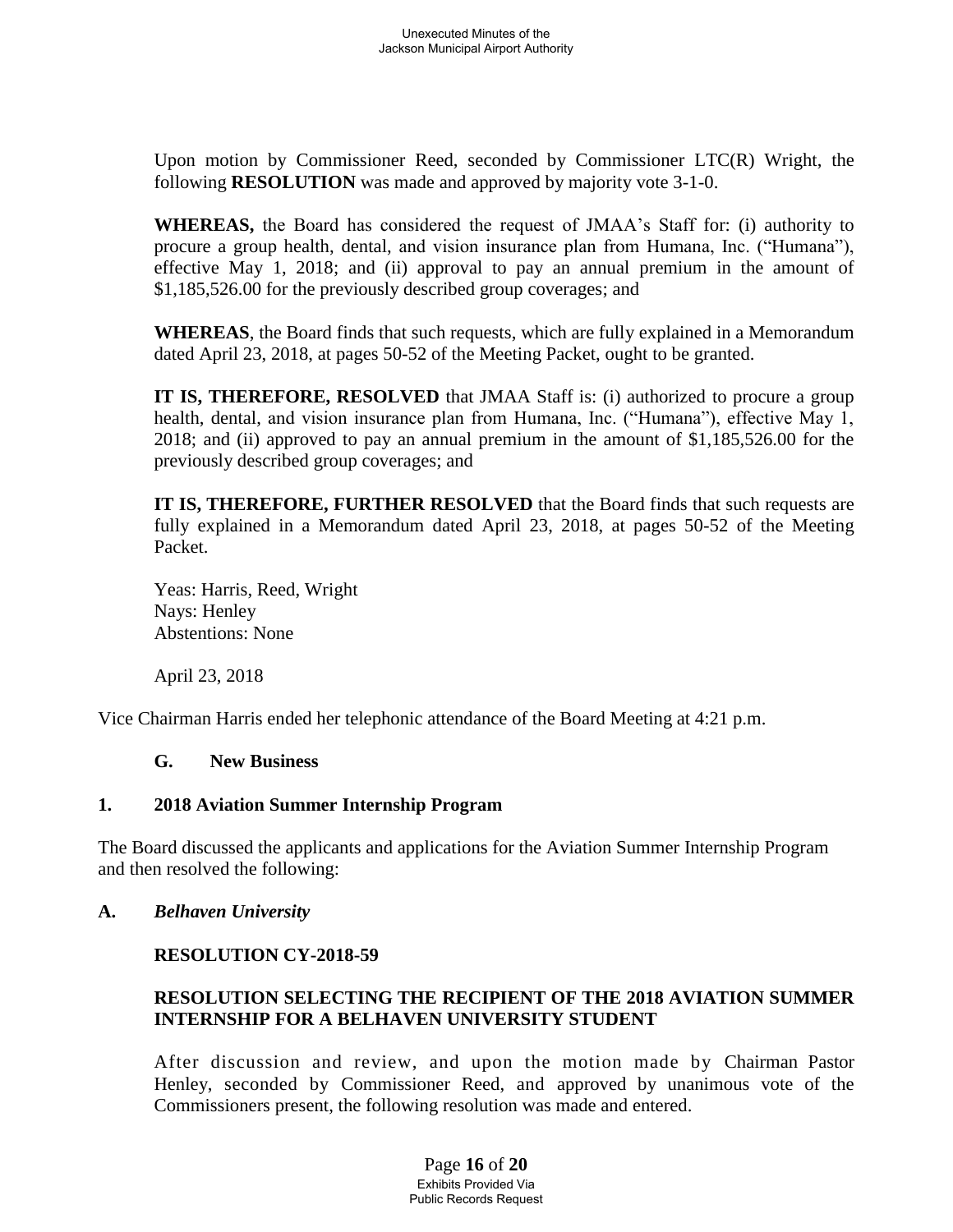**RESOLVED**, that the Board hereby selects applicant Dreydan Doss as the recipient of the 2018 Aviation Summer Internship for a Belhaven University student.

Yeas: Henley, Reed, Wright Nays: None Abstentions: None

April 23, 2018

#### **B.** *Millsaps College*

#### **RESOLUTION CY-2018-60**

### **RESOLUTION SELECTING THE RECIPIENT OF THE 2018 AVIATION SUMMER INTERNSHIP FOR A MILLSAPS COLLEGE STUDENT**

After discussion and review, and upon the motion made by Commissioner Reed, seconded by Chairman Pastor Henley, and approved by unanimous vote of the Commissioners present, the following resolution was made and entered.

**RESOLVED**, that the Board hereby selects applicant Alicia Porter as the recipient of the 2018 Aviation Summer Internship for a Millsaps College student.

Yeas: Henley, Reed, Wright Nays: None Abstentions: None

April 23, 2018

#### **C.** *Tougaloo College*

## **RESOLUTION CY-2018-61**

#### **RESOLUTION SELECTING THE RECIPIENT OF THE 2018 AVIATION SUMMER INTERNSHIP FOR A TOUGALOO COLLEGE STUDENT**

After discussion and review, and upon the motion made by Chairman Pastor Henley, seconded by Commissioner Reed, and approved by unanimous vote of the Commissioners present, the following resolution was made and entered.

**RESOLVED**, that the Board hereby selects applicant Raven Gines as the recipient of the 2018 Aviation Summer Internship for a Tougaloo College student.

Yeas: Henley, Reed, Wright

Page **17** of **20**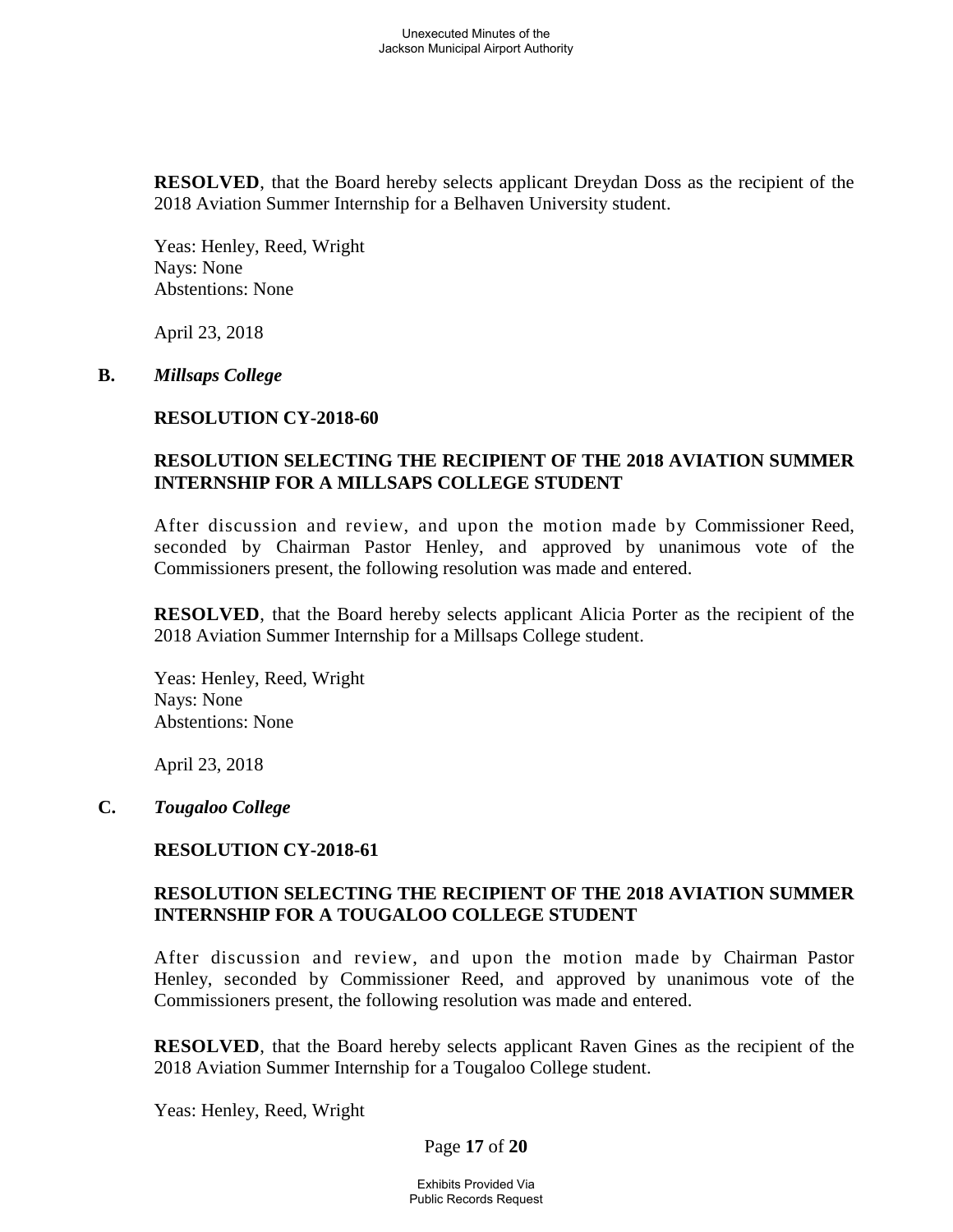Nays: None Abstentions: None

April 23, 2018

## **D.** *Jackson State University*

# **RESOLUTION CY-2018-62**

## **RESOLUTION SELECTING THE RECIPIENT OF THE 2018 AVIATION SUMMER INTERNSHIP FOR A JACKSON STATE UNIVERSITY STUDENT**

After discussion and review, and upon the motion made by Commissioner Reed, seconded by Commissioner LTC(R) Wright, and approved by unanimous vote of the Commissioners present, the following resolution was made and entered.

**RESOLVED**, that the Board hereby selects applicant John Hall as the recipient of the 2018 Aviation Summer Internship for a Jackson State University student.

Yeas: Henley, Reed, Wright Nays: None Abstentions: None

April 23, 2018

## **OPEN SESSION**

Chairman Pastor Henley stated that it was necessary for the Board to enter Closed Session to determine if an Executive Session is appropriate and that he would entertain a motion to do so. Commissioner Reed then moved that the Board go into a Closed Session to discuss whether to go into an Executive Session to consider matters that he believed could be discussed in Executive Session and Commissioner LTC(R) Wright seconded the motion.

The Board unanimously resolved to close the Meeting. Chairman Pastor Henley asked all, except Mr. Carl Newman, CEO, Mr. Perry Miller, COO, attorneys from Walker Group, PC, and The May Law Firm, to leave the room.

All present, with the exceptions noted, were directed to vacate the room; this was done.

The Board went into Closed Session at 4:32 p.m.

## **CLOSED SESSION**

Commissioner Reed then moved that the Board enter Executive Session to discuss one (1) potential economic development matter. Commissioner LTC(R) Wright seconded the motion to enter

> Page **18** of **20** Exhibits Provided Via Public Records Request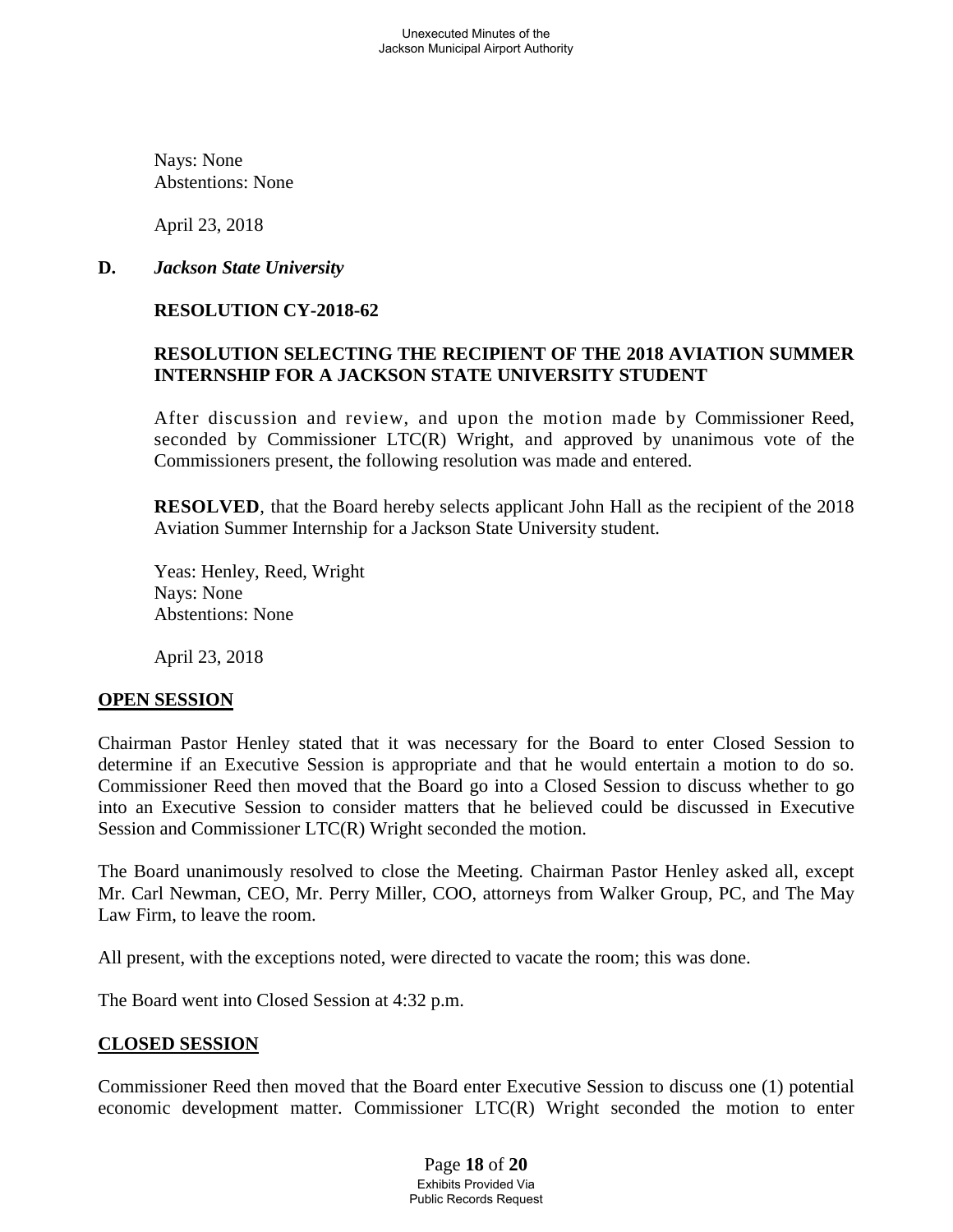Executive Session and the Commissioners unanimously (3-0-0) resolved to enter Executive Session for the stated purposes.

The Closed Session ended at 4:34 p.m.

#### **OPEN SESSION**

Chairman Pastor Henley then invited all persons outside the room to re-enter, some did. Chairman Pastor Henley then stated in Open Session that the Board, during Closed Session, voted to enter Executive Session to discuss one (1) potential economic development matter.

Chairman Pastor Henley asked all present, except for Mr. Carl Newman, CEO, Mr. Perry Miller, COO, attorneys from Walker Group, PC, and The May Law Firm, to leave the room. All present, with the exceptions noted, were directed to vacate the room.

The Board went into Executive Session at 4:35 p.m.

#### **EXECUTIVE SESSION**

During the Executive Session, the Board discussed one (1) potential economic development matter.

#### *1. The Board took the following action as to the one (1) potential economic matter.*

## **RESOLUTION CY-2018-63**

## **RESOLUTION AUTHORIZING CERTAIN ACTION RELATED TO A POTENTIAL ECONOMIC MATTER**

Upon amended motion by Commissioner Reed, seconded by Commissioner LTC(R) Wright, the following **RESOLUTION** was made and approved by majority vote (3-0-0).

**WHEREAS**, the Board has considered the details provided by JMAA's Chief Executive Officer during Executive Session concerning a potential economic development matter which was discussed during Executive Session.

**IT IS, THEREFORE, RESOLVED** that JMAA Staff shall act in accordance with the directive of the Board of Commissioners given during Executive Session as to the potential economic development matter.

Yeas: Henley, Reed, Wright Nays: None Abstentions: None

April 23, 2018

Page **19** of **20**